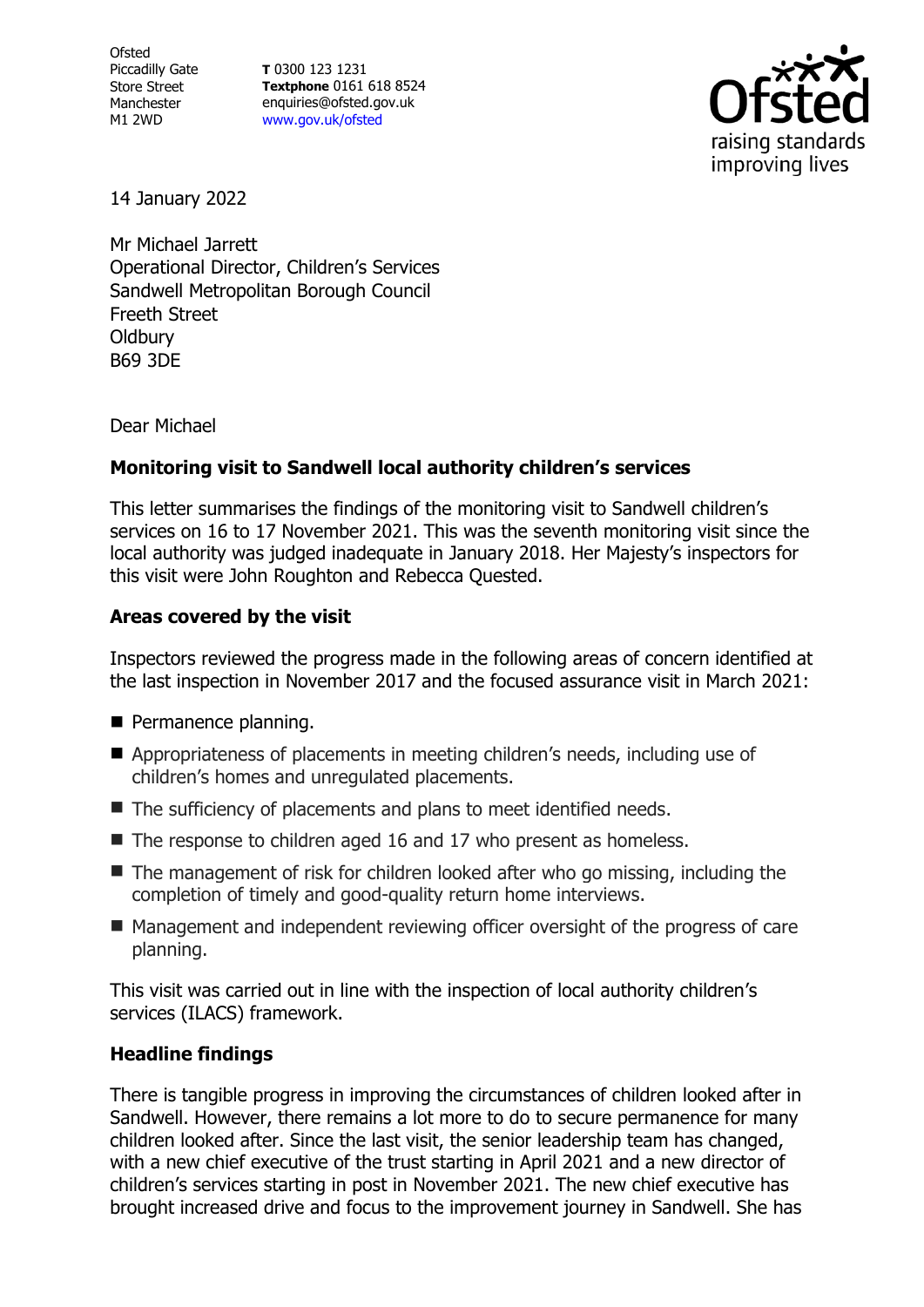

quickly reset priorities for the trust and there are early signs that changes are beginning to make a difference to children. There has been significant progress made in responding effectively to exploitation risks for children looked after, and when children present as homeless.

Despite this more recent progress, the experiences of children looked after are inconsistent, with too many waiting for permanence plans to be developed or implemented. The quality and delivery of placement decisions are now being tracked and monitored, with targeted work being undertaken to achieve permanence for children. There is more urgency required to secure permanence for the large number of children on care orders who are placed either with parents or in long-term foster care, particularly those children who are under five years old.

#### **Findings and evaluation of progress**

The COVID-19 pandemic has had a significant impact on families and the workforce in Sandwell. Both Sandwell Borough Council and Sandwell Children's Trust (SCT) have responded well to the challenges of high infection rates, which were rising again at the time of this visit.

The trust has an increased focus on progressing permanence plans for children on care orders placed with parents and those placed with carers who might consider special guardianship orders. Improved tracking arrangements are now in place, seeking to ensure that these assessments are prioritised. The lack of court availability continues to slow this process. However, the pace of this work needs to increase for many children, especially for the large number of children under five years old on care orders who are living in foster care and who require an appropriate long-term plan to secure permanence.

The assessments completed of children looked after are of variable quality and consistency. Stronger assessments are comprehensive and show good understanding of children's specific needs and risks. These assessments result in clear plans that promote children's welfare and security.

Most social workers know their children well and are motivated to secure their best interests. They are culturally sensitive to ensure that, as far as possible, children are appropriately matched to carers who can meet their individual needs. However, many children experience frequent changes of social worker, which hinders the development of trusting relationships and the progression of the children's plans.

Too many children are not benefiting from the necessary direct and life-story work due to changes in social worker or capacity issues. This means that children do not always have a clear understanding of their journey into and through care.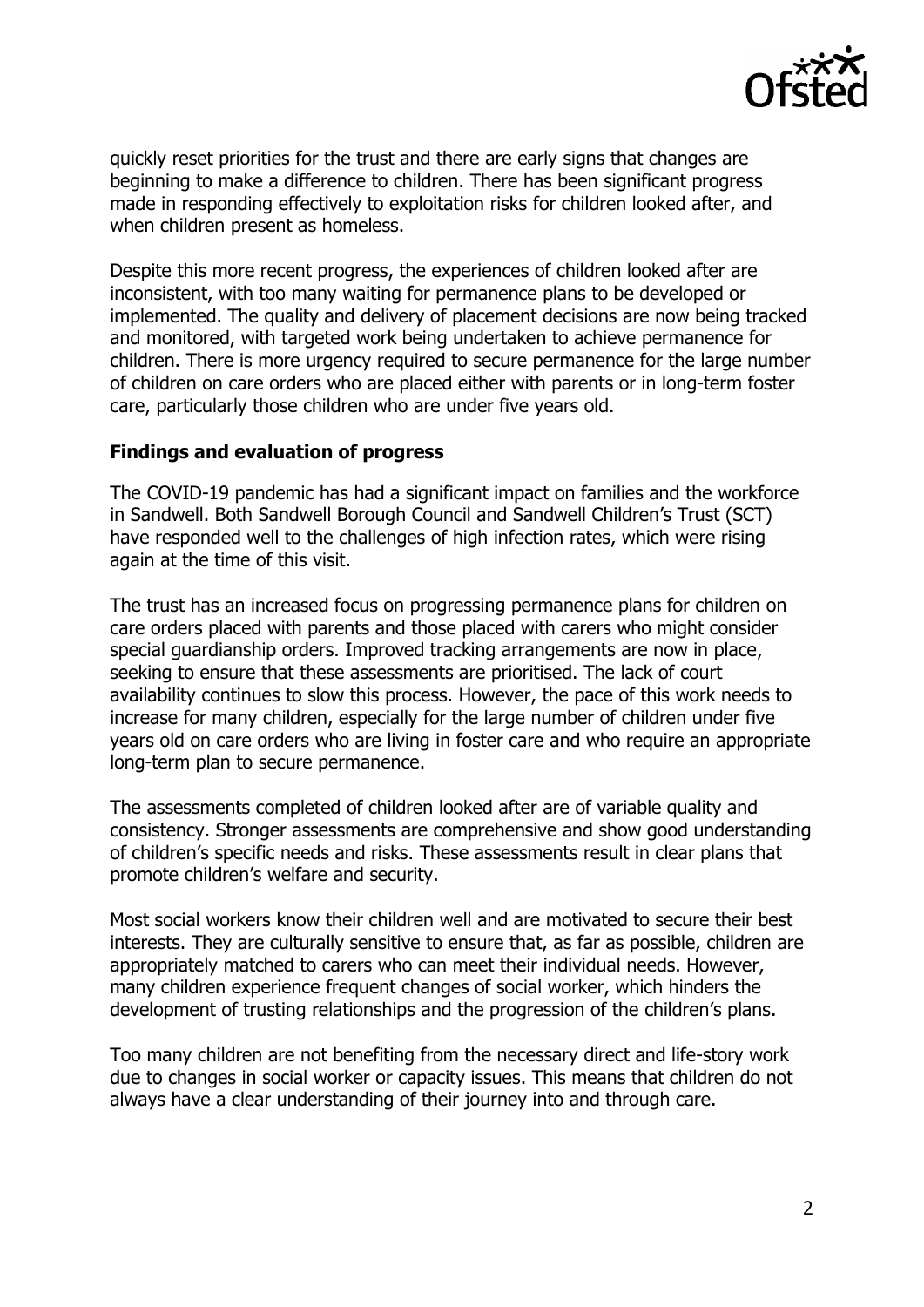

Social workers work effectively with partner agencies such as the police, the child and family mental health services and schools. This ensures that children receive the right support to improve their experiences.

The work of independent reviewing officers (IROs) is a strength, with evidence that they escalate issues, produce specific and measurable planning and send out helpful letters to children following reviews.

Children are benefiting from the delivery of an improved child-exploitation strategy. This is resulting in increased awareness and a more consistent approach both within the trust and with partner agencies. Positive progress is being made to ensure that children who are missing receive timely return home interviews. These are informing the assessment of their risks, resulting in increased levels of intervention. Multiagency child-exploitation panels are enhancing planning and are effective in mitigating the risks for these children. As a result, for most children, there is a reduction in the number of incidents of going missing from care, including for those children who live at a distance from Sandwell.

Children aged 16 and 17 who present as homeless are assessed promptly. They are offered the right support to remain living at home or they are accommodated in suitable alternative placements. Children are aware of their rights and entitlements and receive the right level of help to promote their welfare. Children continue to be supported, including to seek reunification with their families where this is in their best interests.

Unaccompanied asylum-seeking children are well supported. Social workers complete single assessments to assess their needs and abilities. Appropriate help is provided, using interpreters where required, to support children's access to education, health and legal advice**.**

Children's participation is a strength of the trust. Children looked after have the opportunity to join 'Voices of Sandwell' and other children looked after groups, such as one for unaccompanied asylum-seeking children. Inspectors met a group of children who described a mixed picture of their experiences. Some have experienced changes of social worker and delays in their plans being progressed. Other children spoke positively about social workers who know them well and ensure that their needs are met. Children value the opportunity to shape the trust's progress through their involvement in the corporate parenting board, interviewing staff and the induction and training of social workers. This offers children important life skills and they say that this makes them feel part of the 'Sandwell family'.

SCT has demonstrated that it knows itself well and is focusing on the right areas for improvement. There has been progress in the quality of social work practice since the last visit. The managerial oversight of care planning is showing some improvement. More children benefit from increased scrutiny of their plans by team managers and IROs. However, there are still too many children continuing to